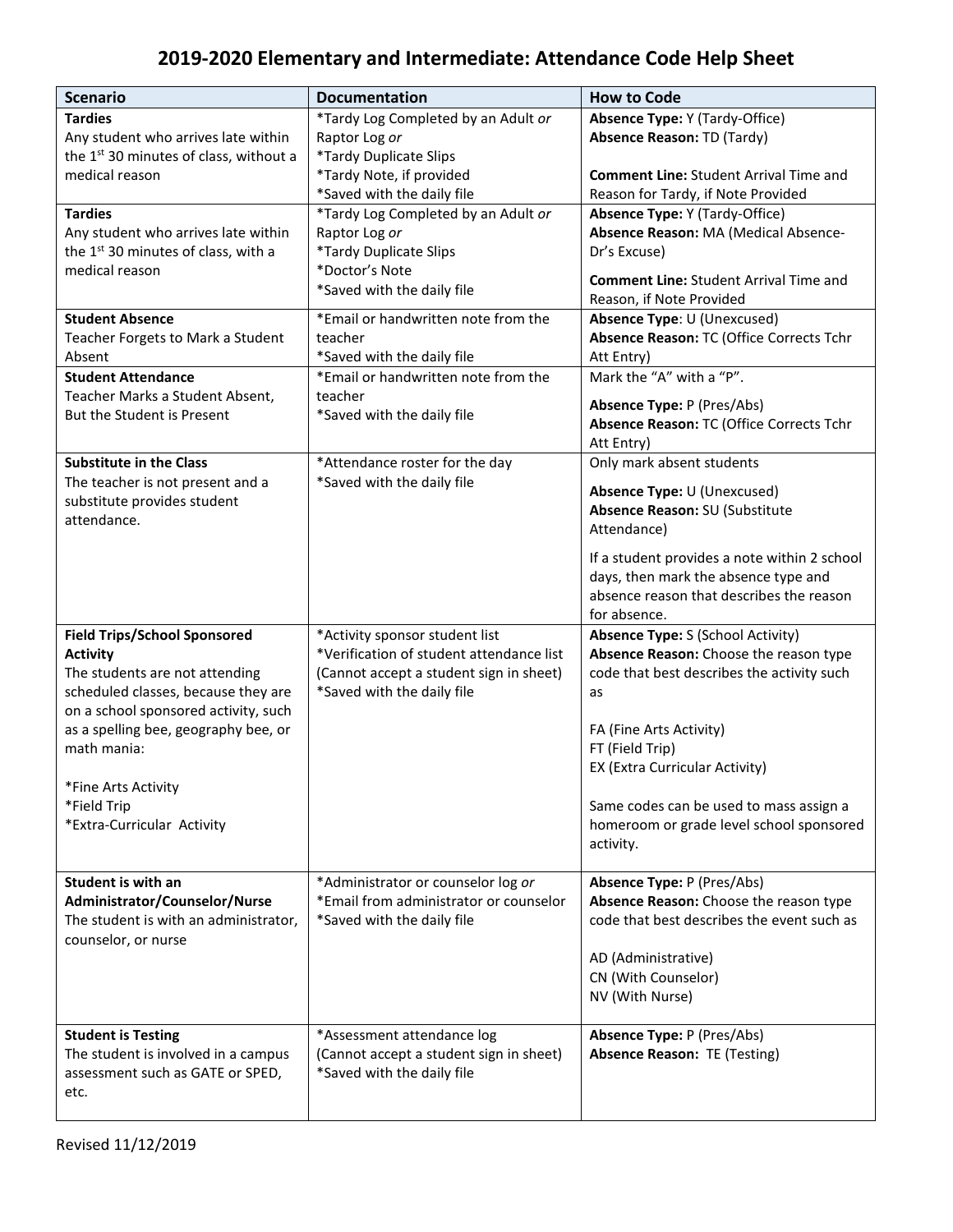| <b>Scenario</b>                             | <b>Documentation</b>                           | <b>How to Code</b>                                                                                                                                                     |
|---------------------------------------------|------------------------------------------------|------------------------------------------------------------------------------------------------------------------------------------------------------------------------|
| <b>Student is in ISS</b>                    | *ISS student attendance log                    | Absence Type: I (ISS)                                                                                                                                                  |
| The student will serve time in ISS as       | *Saved with the daily file                     | Absence Reason: IS (In School Suspension)                                                                                                                              |
| a disciplinary consequence.                 |                                                |                                                                                                                                                                        |
| <b>Student is assigned OSS: Full Day</b>    | *Skyward discipline record                     | Absence Type: O (OSS)                                                                                                                                                  |
| <b>Assignments</b>                          |                                                | Absence Reason: OS (Out of School                                                                                                                                      |
| The student is served full days of          |                                                | Suspension)                                                                                                                                                            |
| OSS                                         |                                                |                                                                                                                                                                        |
| <b>Student is assigned OSS: Partial Day</b> | *Skyward discipline record                     | The partial day of OSS is coded as                                                                                                                                     |
| and Full Day Combination                    |                                                | Absence Type: N (OSS after ADA)                                                                                                                                        |
| <b>Assignments</b>                          |                                                | Absence Reason: OS (Out of School                                                                                                                                      |
| The student will serve partial + full       |                                                | Suspension)                                                                                                                                                            |
| days of OSS                                 |                                                | The full day(s) of OSS is coded as                                                                                                                                     |
|                                             |                                                |                                                                                                                                                                        |
|                                             |                                                | Absence Type: O (OSS)                                                                                                                                                  |
|                                             |                                                | Absence Reason: OS (Out of School<br>Suspension)                                                                                                                       |
|                                             |                                                |                                                                                                                                                                        |
| Early Pickups: Medical with a Dr.           | *Student Sign Out Log Completed by an          | Absence Type: P (Present/Absent)                                                                                                                                       |
| <b>Note</b>                                 | Adult or Raptor Log and                        | Absence Reason: MA (Medical Absence)                                                                                                                                   |
| A student is picked up from school          | *Doctor/clinic note                            |                                                                                                                                                                        |
| for a doctor's visit. The student may       | *Saved with the daily file                     |                                                                                                                                                                        |
| or may not return back to school. A         |                                                |                                                                                                                                                                        |
| doctor note is provided.                    |                                                |                                                                                                                                                                        |
| <b>Student Late Arrival: Medical with a</b> | *Student Sign In Log Completed by an           | Absence Type: P (Present/Absent)                                                                                                                                       |
| Dr. Note<br>A student arrives late due to a | Adult or Raptor Log and<br>*Doctor/clinic note | Absence Reason: MA (Medical Absence)                                                                                                                                   |
| doctor's visit. A doctor note is            | *Saved with the daily file                     |                                                                                                                                                                        |
| provided.                                   |                                                |                                                                                                                                                                        |
| <b>Early Pickups: Other Reason</b>          | *Student Sign Out Log Completed by an          | <b>Absence Type: L (Left Early)</b>                                                                                                                                    |
| A student is picked up from school          | Adult or Raptor Log and                        | Absence Reason: Choose the reason that                                                                                                                                 |
| after ADA.                                  | *Student Absence Note                          | describes the reason for leaving early, if                                                                                                                             |
|                                             | *Saved with the daily file                     | possible                                                                                                                                                               |
|                                             |                                                | <b>Comment Line: Time Student Left for the</b>                                                                                                                         |
|                                             |                                                | Day                                                                                                                                                                    |
| Sent Home from the Clinic                   | *Nurse/Clinic Pass                             | <b>Before ADA:</b>                                                                                                                                                     |
| A student is sent home ill                  | *Saved with the daily file                     | <b>Absence Type: E (Excused)</b>                                                                                                                                       |
|                                             |                                                | Reason: NS (Nurse Sent Home)                                                                                                                                           |
|                                             |                                                | <b>Comment Line: Time Student Went Home</b>                                                                                                                            |
|                                             |                                                | <b>After ADA:</b>                                                                                                                                                      |
|                                             |                                                | <b>Absence Type: L (Left Early)</b>                                                                                                                                    |
|                                             |                                                | Reason: NS (Nurse Sent Home)                                                                                                                                           |
|                                             |                                                | <b>Comment Line: Time Student Went Home</b>                                                                                                                            |
|                                             |                                                | If the parent sends a doctor note, then will need<br>to change the day's attendance to P-MA.                                                                           |
|                                             |                                                | If student goes home with a fever, add fever to<br>the comment line. Excuse the absence for the                                                                        |
|                                             |                                                | following day and let the parent know.                                                                                                                                 |
|                                             |                                                | The Next Absent Day:<br><b>Absence Type: E (Excused)</b><br>Absence Reason: NS (Nurse Sent Home)<br>Commit Line: add "Student Cannot Attend<br>per Nurse due to Fever" |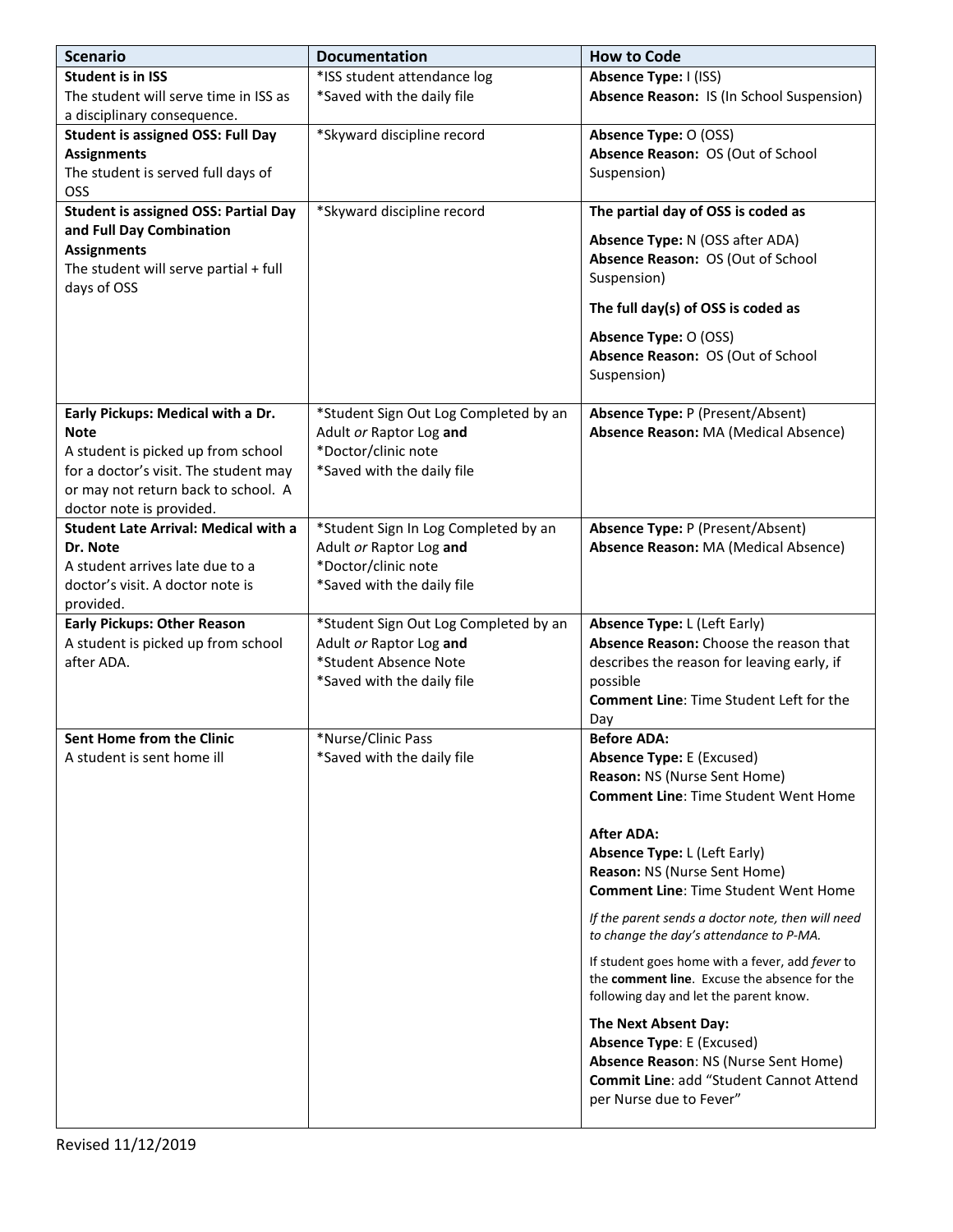| <b>Scenario</b>                                                                                                                                                                                                                                                                                                                                                                                                                                                                                                                                                       | <b>Documentation</b>                                                                                                                                                                                                                                                                                                                                      | <b>How to Code</b>                                                                    |
|-----------------------------------------------------------------------------------------------------------------------------------------------------------------------------------------------------------------------------------------------------------------------------------------------------------------------------------------------------------------------------------------------------------------------------------------------------------------------------------------------------------------------------------------------------------------------|-----------------------------------------------------------------------------------------------------------------------------------------------------------------------------------------------------------------------------------------------------------------------------------------------------------------------------------------------------------|---------------------------------------------------------------------------------------|
| <b>Flu</b><br>The student is diagnosed with the<br>flu.                                                                                                                                                                                                                                                                                                                                                                                                                                                                                                               | *Dr. Note with Flu Diagnosis<br>*Saved with the daily file                                                                                                                                                                                                                                                                                                | <b>Absence Type: E (Excused)</b><br><b>Absence Reason: FL (Flu)</b>                   |
| <b>Student III: Guardian Note</b><br>The student is ill. The guardian sends<br>an absence note stating the student<br>is ill for a partial or whole day.                                                                                                                                                                                                                                                                                                                                                                                                              | *Guardian Note<br>*Saved with the daily file<br>Only 9 of these types of notes are permissible.                                                                                                                                                                                                                                                           | <b>Absence Type: E (Excused)</b><br>Absence Reason: IL (Illness-Parent Note)          |
| <b>Religious Holy Day</b><br>The student will participate in<br>observation of holy days including 1<br>day for travel to and 1 day for travel<br>from the site where the student will<br>observe the holy days.<br>Church retreats, camps, mission<br>trips, baptisms, christenings, bar<br>mitzvahs are not considered holy                                                                                                                                                                                                                                         | *Guardian Note<br>*Saved with the daily file                                                                                                                                                                                                                                                                                                              | Absence Type: P (Present/Absent)<br>Absence Reason: RH (Religious Holy)               |
| days.<br>Playing "Taps" at a military funeral<br>The student $(6th-12th$ grade) misses<br>school for the purpose of playing<br>"Taps" at a military honors funeral<br>held in Texas for a deceased veteran.                                                                                                                                                                                                                                                                                                                                                           | *Guardian Note<br>*Saved with the daily file                                                                                                                                                                                                                                                                                                              | Absence Type: P (Present/Absent)<br>Absence Reason: TA (Sounding "Taps")              |
| <b>Required Court Appearance</b><br>The student will participate in a<br>court appearance required if the law<br>(federal or state) or the court<br>mandates an appearance by the<br>student in a criminal, civil, or traffic<br>matter.<br>Student may serve as a plaintiff,<br>defendant, or as the subject of a<br>court proceeding, such as adoption<br>or custody proceeding.<br>Absences to meet with probation<br>officers and other absences related<br>to court-ordered activities outside<br>the courtroom do not qualify as<br>required court appearances. | *Jury summons in the name of the<br>student or<br>*Subpoena in the name of the student<br>or<br>*Traffic ticket marked "You Must<br>Appear" or "Court Appearance<br>Required" or<br>*Copy of a pleading or other document<br>filed with the court or<br>*A notice from the court clerk regarding<br>a hearing or trial date<br>*Saved with the daily file | Absence Type: P (Present/Absent)<br>Absence Reason: CA (Required Court<br>Appearance) |
| Student is in the Conservatorship of<br>the DFPS and Misses School<br>The student participates in an<br>activity ordered by a court under the<br>Texas Family Code, provided that<br>scheduling the activity outside of<br>school hours is not practicable or to<br>attend an activity under a service<br>plan under the Texas Family Code.                                                                                                                                                                                                                           | ** Student Sign Out Log Completed by<br>an Adult or Raptor Log<br>*Copy of the caseworker's ID badge<br>with date and time<br>*Saved with the daily file                                                                                                                                                                                                  | Absence Type: P (Present/Absent)<br>Absence Reason: CP (CPS Student<br>Appointment)   |